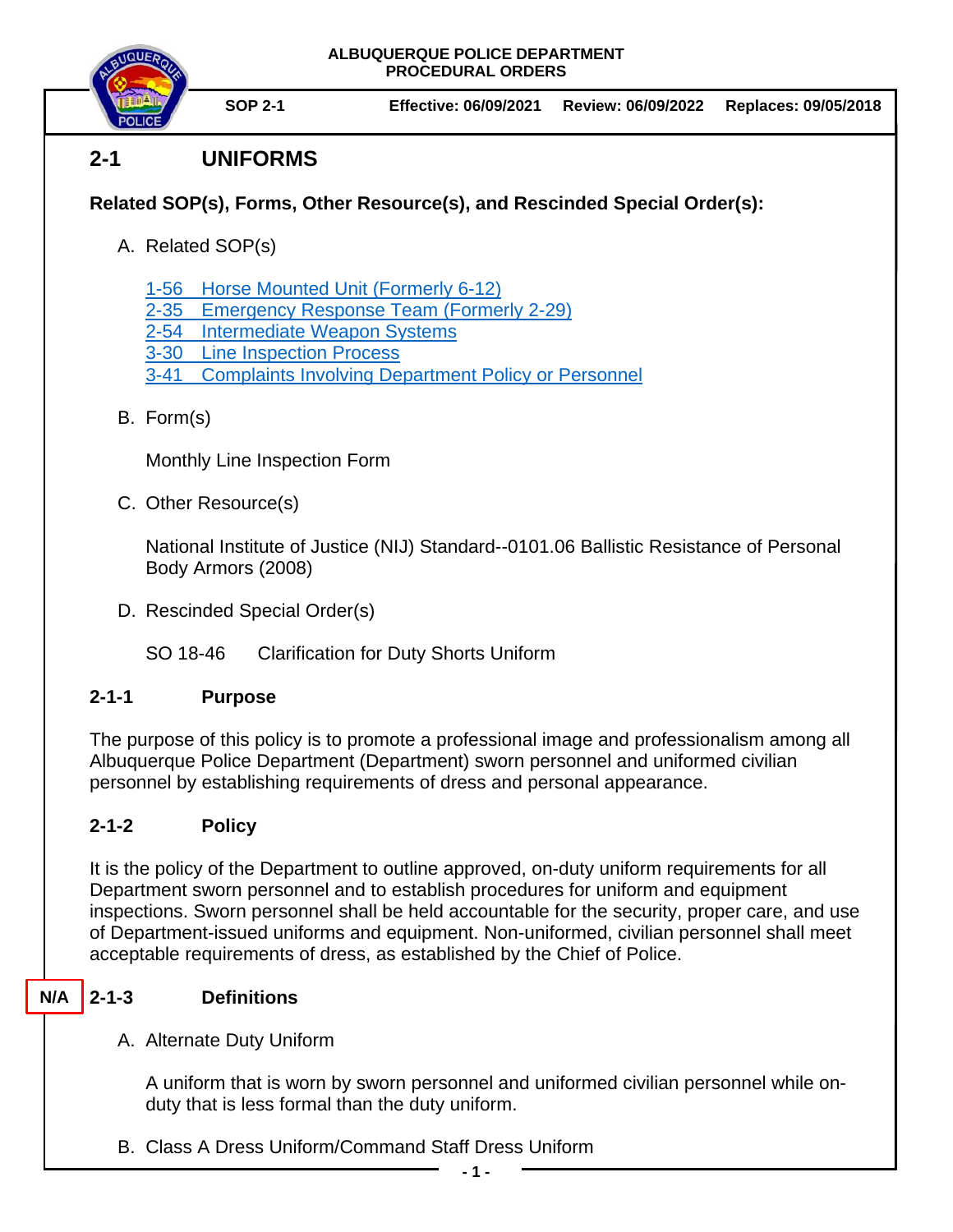

A uniform that is worn by sworn personnel for formal occasions.

C. Duty Uniform

A uniform that is worn by sworn personnel while on-duty.

D. Plainclothes Officer

An on-duty sworn personnel who do not wear their duty uniform but carry their Department badge and firearm.

E. Undercover Officer

Any on-duty sworn personnel working in a covert manner pursuant to an approved undercover operation designed to obtain information about criminal activity of individuals or organizations through the development of ongoing relationships with individuals or organizations.

## **2-1-4 General Uniform Requirements**

- A. Requirements for the proper wearing of uniforms shall apply to all sworn personnel and uniformed civilian personnel of the Department.
- B. All sworn personnel shall wear a complete uniform. Partial uniforms shall not be worn. Uniforms shall not be mixed (e.g., tactical/Battle Dress Uniform (BDU) style pants worn with a uniform shirt).

## C. Duty Uniform

**7**

- 1. Badges, Badge Patches, and Patches
	- a. Badge
		- i. Sworn personnel shall wear their designated official Department badge when in uniform.
		- ii. A cloth replica of the Department-issued badge, corresponding to the individual's rank, may be worn on all jackets, coats, and tactical/BDU style shirts, consistent with the standards in this SOP.
		- iii. Sworn supervisors may wear an alternate supervisor badge. This badge is similar to the patrolman badge, gold in color with reversed blue and gold lettering. Supervisors who choose to wear the alternate badge shall be responsible for the purchase of the badge.
	- b. Badge Patch: Sworn personnel shall wear a silver badge patch on the left chest; and sworn personnel who are supervisors shall wear a gold badge patch on the left chest. Sworn personnel shall not wear a subdued badge patch.
	- c. Patch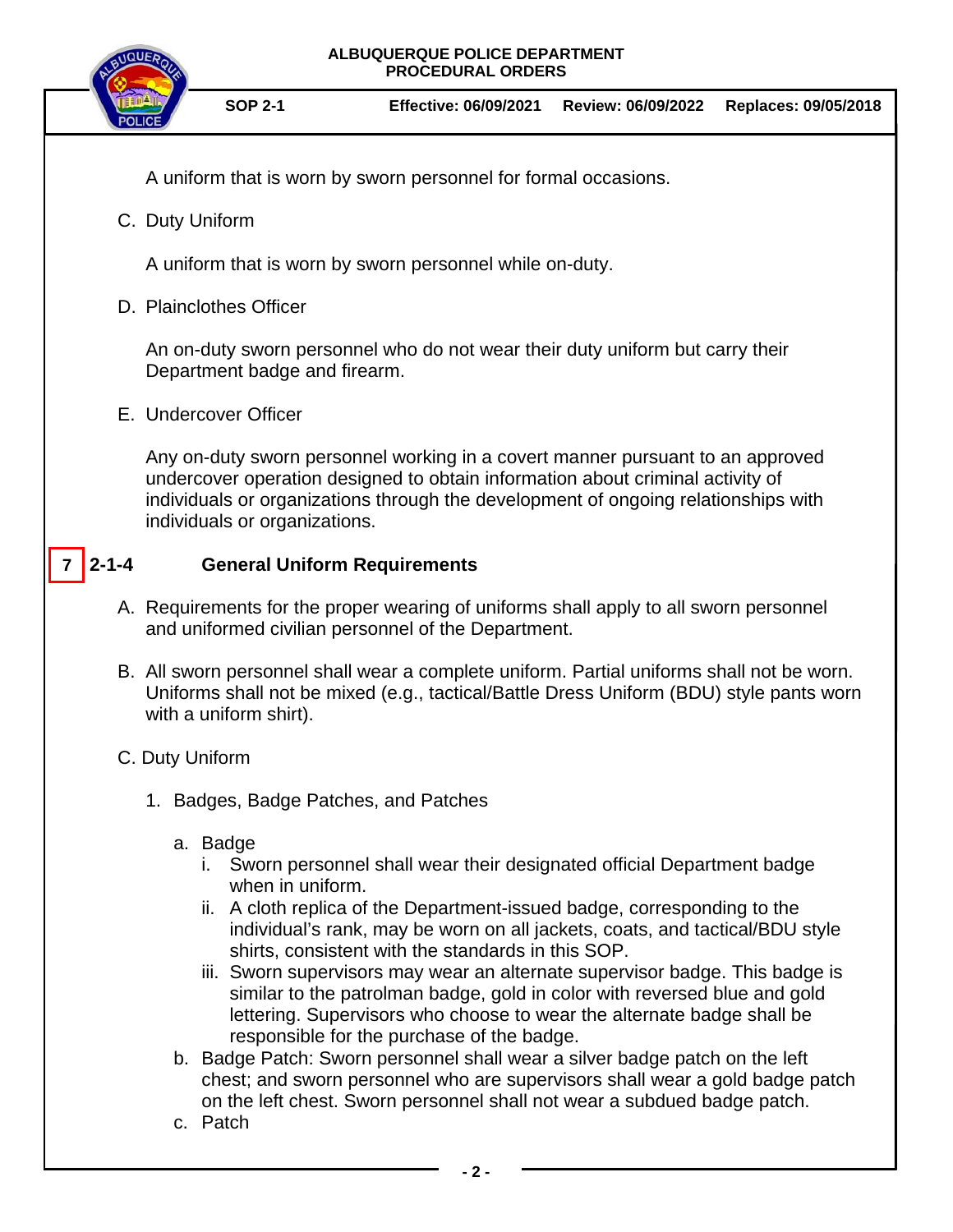

- i. The Department shoulder patch shall be worn on the left sleeve of all jackets, coats, and shirts. It shall be three and a half-inch by four and one half-inch  $(3\frac{1}{2}$ " x 4  $\frac{1}{2}$ "). It shall be centered one (1) inch below the shoulder.
- ii. Sworn personnel and detectives shall wear the Department patch with silver trim and supervisors shall wear the Department patch with gold trim.
- iii. Sworn personnel assigned to units, which have an authorized unit patch, may wear the patch on the right sleeve positioned in the same manner as the Department patch. Any proposed unit patch shall not be greater in total area, height, or width than the current Department uniform patch,  $(4 \frac{1}{2} \times 3 \frac{1}{2})$ inches). Unit patches shall be submitted to the Policy and Procedures Review Board (PPRB) for their approval.
- iv. Optional patches are authorized to be worn by the Chief of Police, including, but not limited to:
	- 1. The small American Red Cross Law Enforcement First Aid Patch, which may be worn by qualified sworn personnel on the left sleeve, centered one inch (1") below the Department shoulder patch, on all uniform shirts and outer garments; and
	- 2. On sergeants' uniforms, the Red Cross patch shall be worn one-inch (1") below the left sleeve chevron.
- 2. Chevrons and Collar Devices
	- a. Sergeant chevrons shall be three and one-half by four inches (3½" x 4") shall have a black background with three stripes of royal blue with gold detail and shall be worn on both sleeves of the uniform shirt (pointing up, centered halfinch [1/2"] below the patch on the left sleeve and in the same position on the right sleeve).
	- b. Senior Sergeant chevrons shall be three and a half by four and seven sixteenths inches (3½" x 4 7/16") shall have a black background with three stripes and one rocker of royal blue with gold detail and shall be worn on both sleeves of the uniform shirt (pointing up, centered half inch [1/2"] below the patch on the left sleeve and in the same position on the right sleeve). Sergeants who have attained seven continuous years' time in grade may wear Senior Sergeant Chevrons.
	- c. Field Training Officer (FTO) Corporal chevrons shall be three and one-half inch by three inches (3½" x 3") shall have a black background with two stripes of royal blue with silver detail, along with the abbreviation "F.T.O." in silver lettering below the chevrons. The chevrons shall be worn on both sleeves of the uniform shirt, pointing up, centered ½ inch below the Department patch (left sleeve) and the Field Services Bureau (FSB) patch (right sleeve). FTO Corporal chevrons shall only be worn by sworn personnel currently assigned as active or inactive status. If removed from the program, either voluntary or involuntary, the chevrons shall no longer be worn on the uniform.
	- d. Collar devices that are worn on outwear without sleeve stripes shall be centered on both collars, with the centerline of the insignia bisecting the points of the collar, one inch (1") up from the collar point.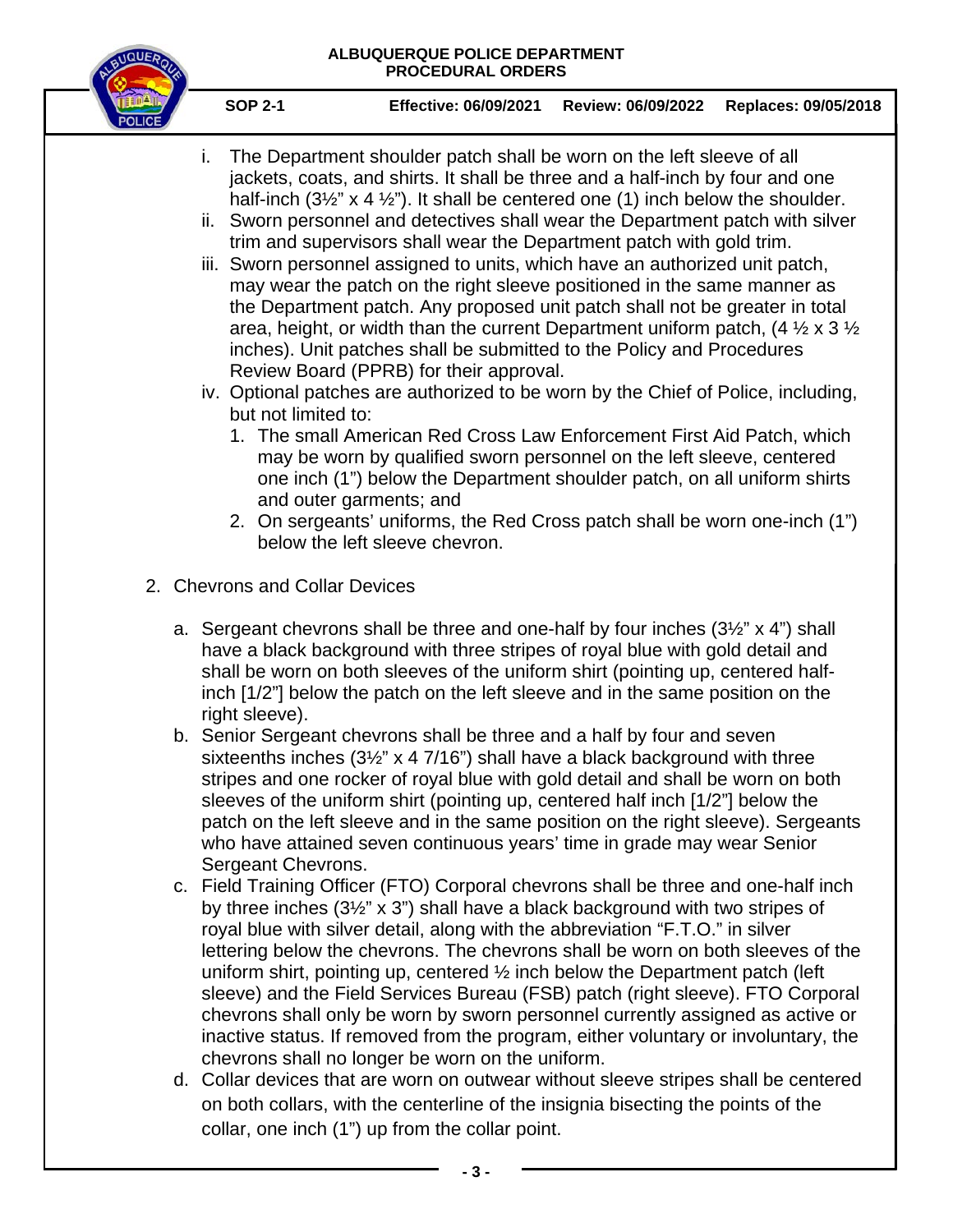

- **SOP 2-1 Effective: 06/09/2021 Review: 06/09/2022 Replaces: 09/05/2018**
- 3. Gloves
	- a. Gloves are optional for the duty uniform, but if worn they shall be black leather, neoprene, Nomex, or Nomex/Kevlar weave.
	- b. Gloves may have high-density foam or layered cowhide padding.
		- i. Sworn personnel are prohibited from wearing hard-knuckled gloves except:
			- 1. ERT personnel, including HMU when responding to an ERT callout, shall be authorized to wear hard-knuckled gloves when authorized by the Incident Commander (IC), consistent with SOP Emergency Response Team; and
			- 2. Motors Unit sworn personnel may wear hard-knuckled gloves while operating their motorcycle. Motors Unit sworn personnel shall remove their hard-knuckled gloves when interacting with community members if feasible.
- 4. Hats
	- a. Hats are optional for the duty uniform, but if worn, they shall be consistent with the standards in this SOP.
	- b. Baseball-Style Hat
		- i. Sworn personnel shall wear a baseball-style hat that is in serviceable condition, black, with a cloth front and/or a cloth or mesh-style back. Affixed to the front of the cap shall be the small one and seven-eighths inch by two and three-eighths inch (1 7/8" x 2 3/8") Department patch. The patch for sworn personnel shall have silver trim, while the patch for supervisors shall have the gold trim. Other writing, insignias, or pins may be approved by the chain of command.
		- ii. Personnel shall remain aware that there are instances, locations, and situations where wearing a baseball-style hat is unprofessional, and shall use appropriate discretion.
	- c. Lancaster-style Hat
		- i. Officers shall wear a Lancaster-style hat with a detachable or fixed cover of navy blue wool material. The side bands of the hat shall have one-eighth inch (1/8") royal blue piping above and below the band and may be ventilated. The hats cover grommets shall not be removed and the hat bill shall be black patent leather. The hat shall have a silver-colored chinstrap with chrome plated "P" buttons.
		- ii. Sergeants and above shall wear a hat with gold-colored straps and buttons.
		- iii. Command staff, and commanders and above shall wear a hat with a bill adorned with gold leaf insignia as designated for each rank.
	- d. Watch Cap: Sworn personnel shall wear a black watch cap, plain or with a Department patch, which may be worn with the long sleeve shirt in the winter.
	- e. Headgear is optional, except while operating Department motorcycles, as directed by the Chief of Police or their designee.
- 5. Insignia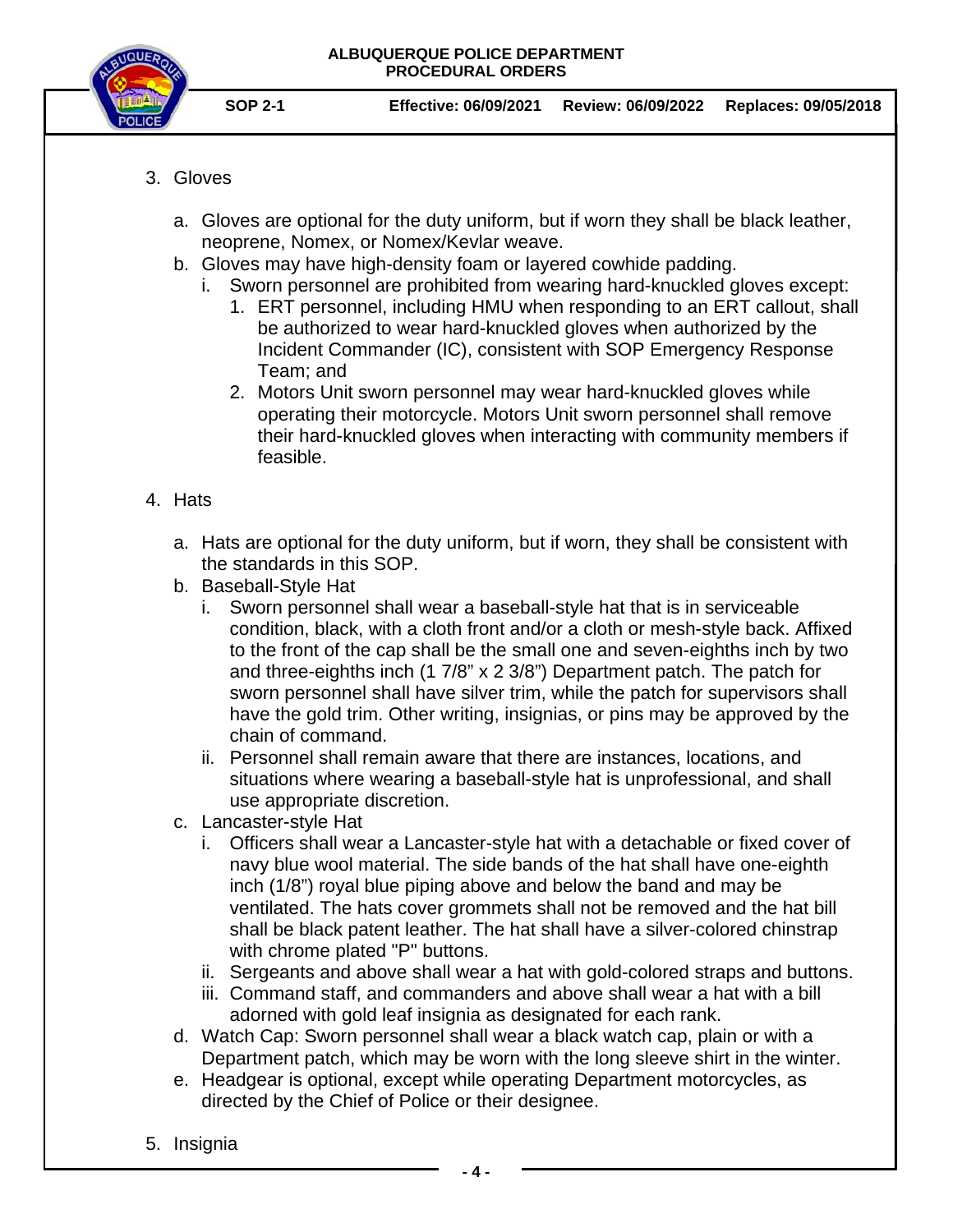

- a. Supervisor rank insignia shall be gold embroidered on right chest side above the sworn personnel's name; three-eighths inch (3/8") block lettering and .5 cm from the bottom of the rank line to the top of the name line.
- b. Command staff insignia shall be worn on the shirt and shall be centered one half-inch (1/2") from the outer edge of the collar tab. The insignia shall lie parallel to the collar edge, and are as follows:
	- i. Lieutenant: A single gold-plated bar three-quarters inch by one-quarter inch  $(\frac{3}{4}$ " X  $\frac{1}{4}$ ").
	- ii. Deputy Commander: Two silver plated bars one-quarter inch by threeeighths inch  $(\frac{1}{4}$ " x 3/8") each.
	- iii. Commander: Two gold plated bars one-quarter inch by three-eighths inch (¼" x 3/8") each.
	- iv. Deputy Chief of Staff: One gold plated star one-quarter inch by three-eighths inch  $(\frac{1}{4}$ " x 3/8") each.
	- v. Chief of Staff: Two gold plated stars one-quarter inch by three-eighths inch (¼" x 3/8") each.
	- vi. Deputy Chief: Three gold plated stars one-quarter inch by three-eighths inch (¼" x 3/8") each.
	- vii. Chief: Four gold plated stars three-eighths inch (3/8") each.
- c. Optional Insignia
	- i. The Chief of Police may authorize sworn personnel to wear optional insignia including, but not limited to:
		- 1. The American flag lapel pin and/or the Honor Guard pin, which may be worn above the right pocket of the uniform shirt, centered half-inch  $(\frac{1}{2})$ above the name tag on the vertical shirt seam;
		- 2. Service bars, which may be worn on the long sleeve navy blue shirt to signify the number of years of sworn law enforcement service sworn personnel have completed;
		- 3. Silver embroidered service bars, which shall be two inches by onequarter inch  $(2'' \times \frac{1}{4})$  on a blue background and may be worn by sworn personnel to signify each two (2) years of completed service; and
		- 4. Gold embroidered service bars, which shall be two inches by one-quarter inch  $(2'' \times \frac{1}{4})$  on a blue background and may be worn by supervisory sworn personnel to signify each two (2) years of completed service.
	- ii. Service bars shall be worn in a diagonal direction one and one-quarter inch (1¼") diagonally offset on the left sleeve of the blue long sleeve shirt, centered, beginning one inch (1") above the cuff and proceeding up the sleeve.
	- iii. Sworn personnel may not wear service bars, first aid patches, or firearms badges for which they are not entitled or qualified.
- 6. Jackets, Sweaters, and Vests
	- a. All personnel may wear a black or dark navy blue sweater. The sweater:
		- i. Shall be made of wool or a wool blend. It shall be V-neck only, ribbed, with cloth shoulders and elbows, military style. The sweater shall have epaulets.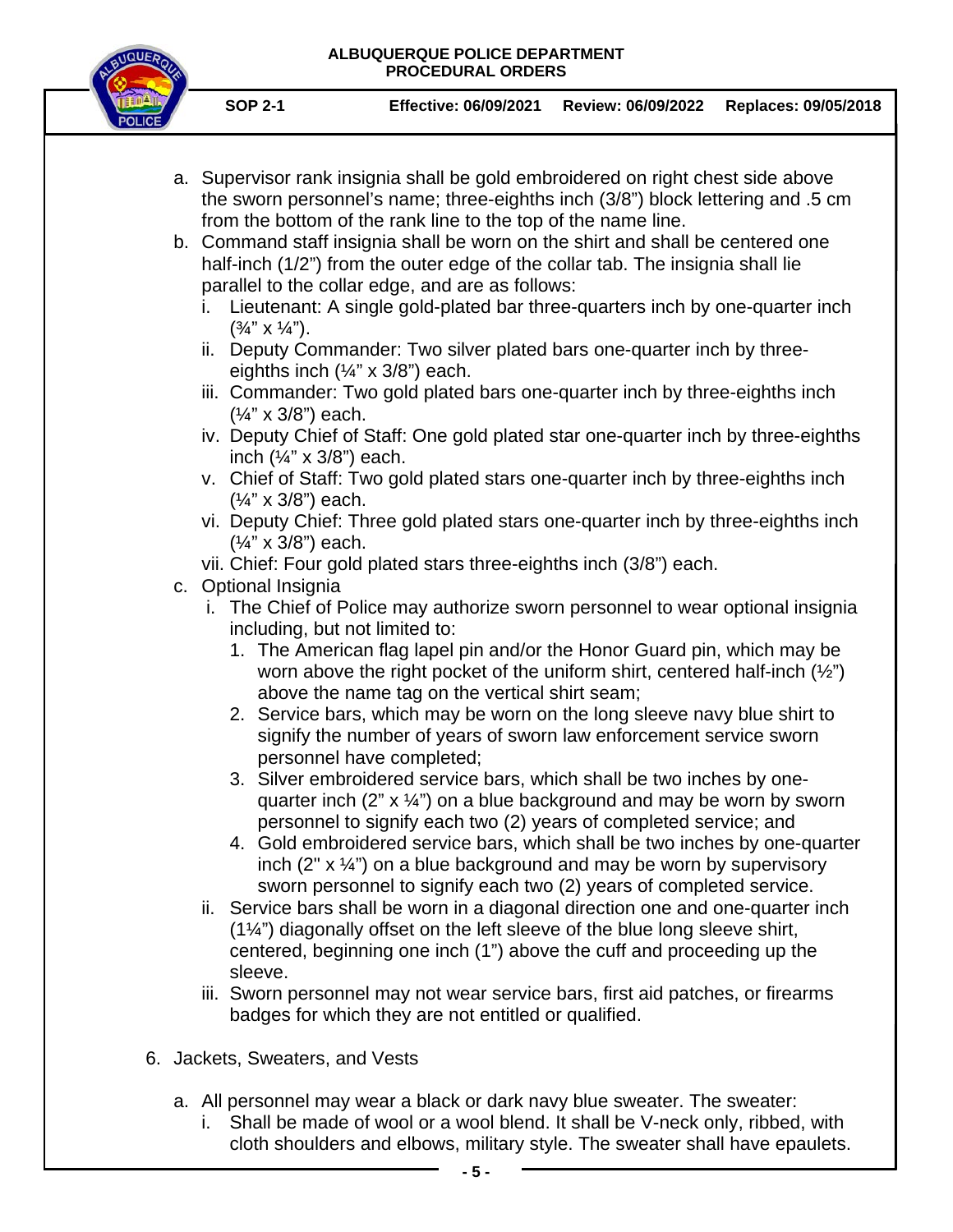# **ALBUQUERQUE POLICE DEPARTMENT**

**QUOUERO** 

|   | <b>PROCEDURAL ORDERS</b>                                                                                                                                                                                                                                                                                                                                                                                                                                                                                                                                                                                                                                                                                                                                                                                                                                                                                                                                                                                                                                                                                                                                                                                                                                                                                                                                                                                                                                                                                                                             |
|---|------------------------------------------------------------------------------------------------------------------------------------------------------------------------------------------------------------------------------------------------------------------------------------------------------------------------------------------------------------------------------------------------------------------------------------------------------------------------------------------------------------------------------------------------------------------------------------------------------------------------------------------------------------------------------------------------------------------------------------------------------------------------------------------------------------------------------------------------------------------------------------------------------------------------------------------------------------------------------------------------------------------------------------------------------------------------------------------------------------------------------------------------------------------------------------------------------------------------------------------------------------------------------------------------------------------------------------------------------------------------------------------------------------------------------------------------------------------------------------------------------------------------------------------------------|
|   | <b>SOP 2-1</b><br>Effective: 06/09/2021<br>Replaces: 09/05/2018<br>Review: 06/09/2022                                                                                                                                                                                                                                                                                                                                                                                                                                                                                                                                                                                                                                                                                                                                                                                                                                                                                                                                                                                                                                                                                                                                                                                                                                                                                                                                                                                                                                                                |
|   | It shall have a Department patch on the left shoulder, may have a unit patch<br>on the right shoulder, and a badge tab. The sweater shall be worn with the<br>Department badge, not a cloth badge; or<br>ii. May be lined or unlined. The sweater may be worn tucked in or folded<br>under.                                                                                                                                                                                                                                                                                                                                                                                                                                                                                                                                                                                                                                                                                                                                                                                                                                                                                                                                                                                                                                                                                                                                                                                                                                                          |
|   | b. Sworn personnel may wear Department-approved, dark navy blue or leather<br>jackets. Jacket liners are optional; however, liners may not be worn on their<br>own.                                                                                                                                                                                                                                                                                                                                                                                                                                                                                                                                                                                                                                                                                                                                                                                                                                                                                                                                                                                                                                                                                                                                                                                                                                                                                                                                                                                  |
| 6 | c. Sworn personnel shall wear a uniform jacket or, as an option, a raid<br>jacket/windbreaker and vest, or tactical vest, while enforcing traffic laws.                                                                                                                                                                                                                                                                                                                                                                                                                                                                                                                                                                                                                                                                                                                                                                                                                                                                                                                                                                                                                                                                                                                                                                                                                                                                                                                                                                                              |
|   | 7. Medals and Ribbon Awards                                                                                                                                                                                                                                                                                                                                                                                                                                                                                                                                                                                                                                                                                                                                                                                                                                                                                                                                                                                                                                                                                                                                                                                                                                                                                                                                                                                                                                                                                                                          |
|   | a. Medals<br>Wearing of the Medal of Valor, Medal of Meritorious Service, Medal of<br>i.<br>Outstanding Service and/or the Medal for Life Saving is authorized as<br>follows:<br>1. All medals may be worn for formal occasions only. They shall be worn on<br>the right side of the uniform shirt with the top of the ribbon aligned with<br>the bottom of the nameplate and centered below the nameplate. The<br>medals may be worn with appropriate civilian attire, such as a suit, with<br>the medal worn on the right side in an area that would be consistent with<br>where the medal would be worn on the uniform shirt. Sworn personnel<br>who are eligible to wear more than one Medal shall wear the highest<br>ranking medal closest to the heart.<br>2. On other occasions, the breast ribbon bars may be worn on the uniform<br>shirt, centered above the right pocket with the bottom of the ribbon<br>aligned with the top seam of the pocket. The breast ribbon bars shall not<br>be worn on civilian clothing.<br>3. If sworn personnel are awarded both the Medal of Valor and the Medal of<br>Meritorious Service, the breast ribbon bars shall be placed side by side<br>and centered along the top seams of the right pocket.<br>4. Subsequent awards for either medal shall be indicated by a gold star<br>centered on the breast ribbon bar.<br>5. The Outstanding Service Award pin may be worn on the uniform shirt,<br>centered above the right pocket with the bottom of the pin aligned with<br>the seam of the pocket. |
|   | b. Ribbon Awards<br>The process for obtaining most of the awards listed below shall require that<br>sworn personnel submit a written request for recognition for themselves or<br>others to the Chief of Police. Only after approval has been granted shall<br>sworn personnel be allowed to wear the respective ribbon. Copies of all<br>supporting documents shall be retained in the sworn personnel's permanent<br>personnel file maintained by the Department's Training Academy.<br>ii. Uniformed sworn personnel shall be permitted to wear up to six enamel<br>service award ribbons earned. The ribbons shall be arranged in order of<br>precedence in rows from top down, inboard to outboard. The ribbon(s) shall                                                                                                                                                                                                                                                                                                                                                                                                                                                                                                                                                                                                                                                                                                                                                                                                                         |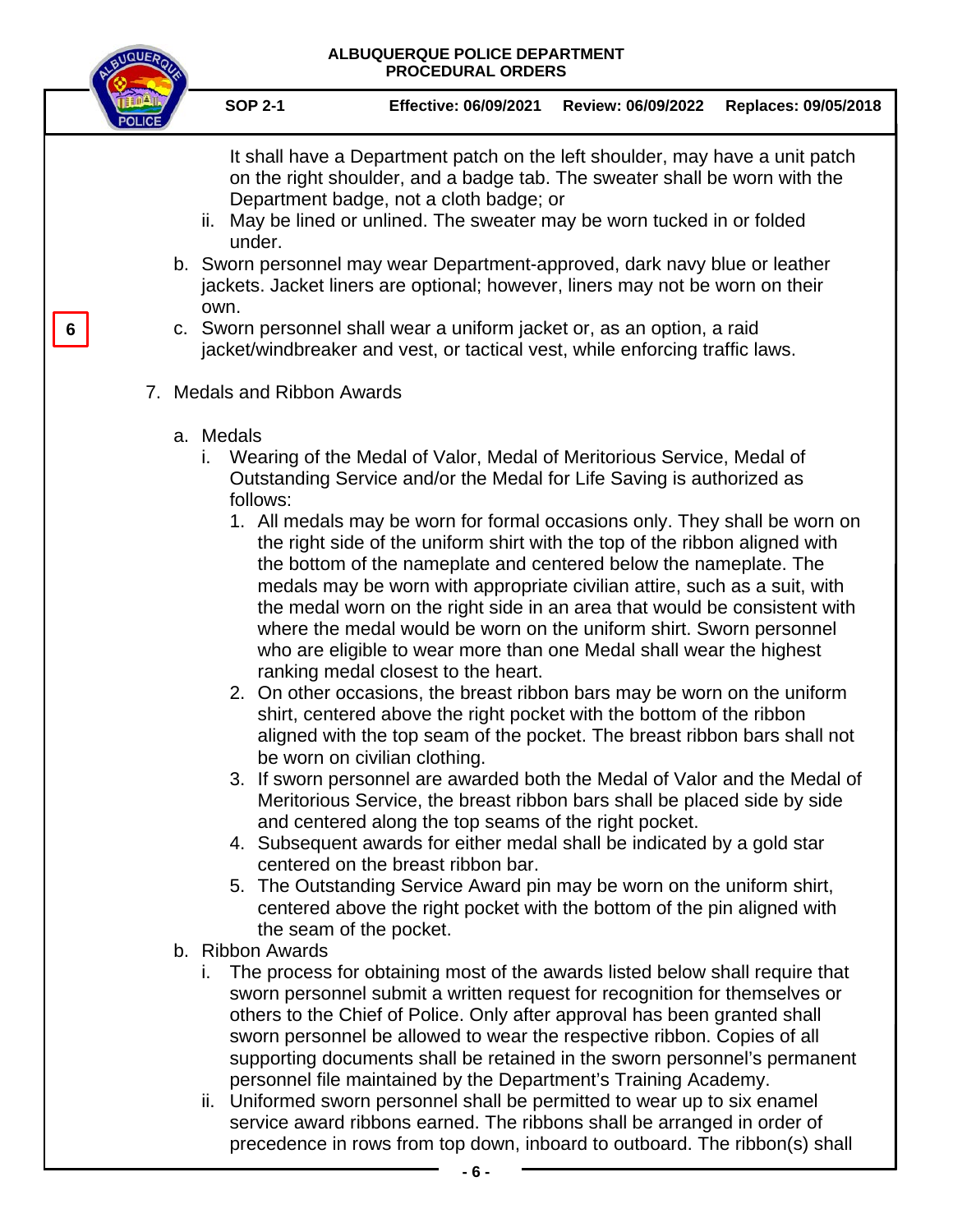

**SOP 2-1 Effective: 06/09/2021 Review: 06/09/2022 Replaces: 09/05/2018**

be worn with the lower edge of the bottom row centered one-quarter inch  $(\frac{1}{4})$  above the right breast pocket and parallel to the floor utilizing a solid slide bar. Awards shall be awarded consistent with the criteria indicated in SOP Awards and Recognition, and shall be ranked in the following order:

- 1. Medal of Valor;
- 2. Medal of Meritorious Service;
- 3. Medial of Outstanding Service;
- 4. Medal for Life Saving;
- 5. Purple Heart Medal;
- 6. Courage Under Fire;
- 7. Active Military Service;
- 8. Master Patrol Officer;
- 9. Officer/Detective of the Year;
- 10.Community Recognition;
- 11.Field Training Officer;
- 12.Top Cadet/Top of Promotional List;
- 13.Marksmanship;
- 14.Department Seniority; and
- 15.FSB Seniority.
- 8. Name Tags and Tie Bars/Tacks
	- a. Sworn personnel shall wear a two and one-quarter inch by three-eighths inch (2¼" x 3/8") metal name tag on the duty uniform shirt. It shall be placed on the right pocket flap, just below the stitching, and positioned horizontally. First and middle initial and last name or first and last name shall be inscribed in 1/8 block letters, filled with black enamel.
	- b. Nameplates for sworn personnel and PSAs shall be chrome-plated metal; and nameplates for sergeants and above shall be gold colored.
		- i. An optional slip-on pin acknowledging years of current service to the Department may be attached to the name tag. The service pin shall have inscribed in black enamel, the individual's current rank, and the wording "SERVING SINCE." The current year of the date of hire shall be inscribed in the blank space.
		- ii. A plain, silver tie bar may be worn with the tie. Supervisors may wear a plain gold tie bar.

## 9. Pants

- a. Sworn personnel shall:
	- i. Wear trousers that are navy blue of either, wool, wool blend, or polyester material, straight legs that shall match the uniform shirt; or
	- ii. Wear Department-approved tactical/BDU style pants.
- 10.Shirts
	- a. Sworn personnel shall: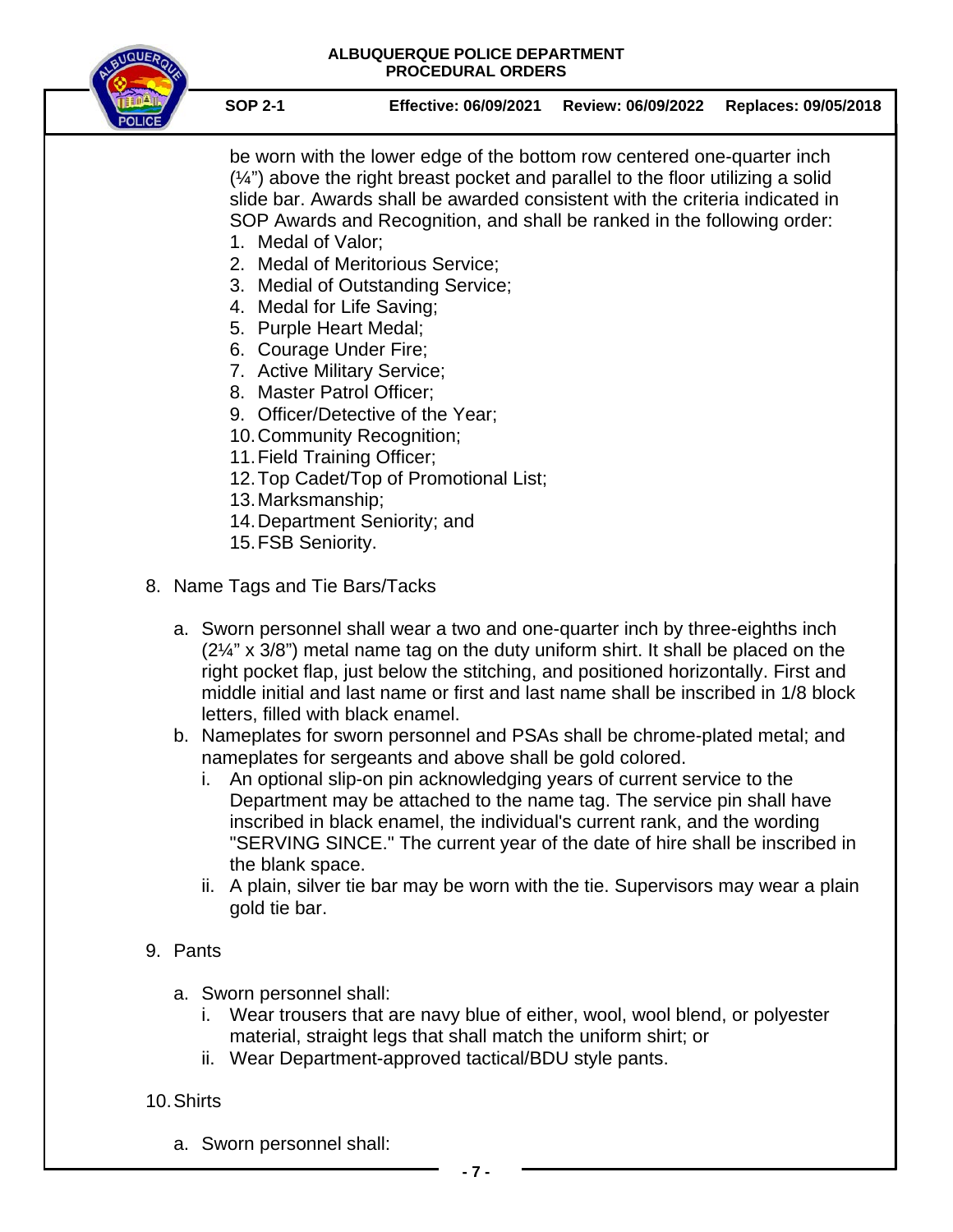

- i. Wear a Department-approved shirt that is polyester, navy blue, tropical weave, with black buttons, and pleated pockets with flaps. All shirts shall have epaulets.
- ii. Wear a shirt with their first initial and last name embroidered on the right chest side; half-inch (½") white block lettering.
- iii. Wear a black or white crew neck T-shirt or a turtleneck shirt that is fine knit, not sweater knit. The turtleneck may be black and may be worn under the long sleeve uniform shirt. The neck shall only extend as high as the uniform shirt collar, and shall have no markings.
- 11.Shoes and Socks
	- a. Sworn personnel and PSAs may wear a combination Department-approved brand, all-black leather or synthetic leather (excluding suede) and nylon mesh tactical boots. Boots are approved for duty use and may be worn with the Class A dress uniform, however, they shall be in good condition, and polished and shined.
	- b. Athletic footwear is only authorized with the uniform shorts or bicycle uniform and shall be solid black in color.
	- c. Socks shall be ankle high and black in color.

## 12.Shorts

- a. Uniformed sworn personnel shall be allowed to wear uniform shorts as part of their duty uniform.
- b. Department-approved brand cargo shorts shall be navy blue in color, polycotton blend (65% polyester and 35% cotton).
- c. Sworn personnel shall wear Department-approved athletic footwear, solid black in color with the uniform shorts.
- D. Alternate Duty Uniform
	- 1. FSB personnel who wear an alternate duty uniform shall wear a dark navy blue, Department-approved brand men's or women's snag free short-sleeve or longsleeve performance polo; and tactical/BDU style pants.
		- a. Badge patches, patches, and embroidering for the alternate duty uniform shirt shall be consistent with the duty uniform standards in this SOP.
	- 2. Civilian personnel may wear the alternate duty uniform upon approval from their deputy chief or their designee.
- E. Cadet Uniform

Cadet uniforms shall be as specified by the Academy Division Commander.

F. Chaplain Unit Uniform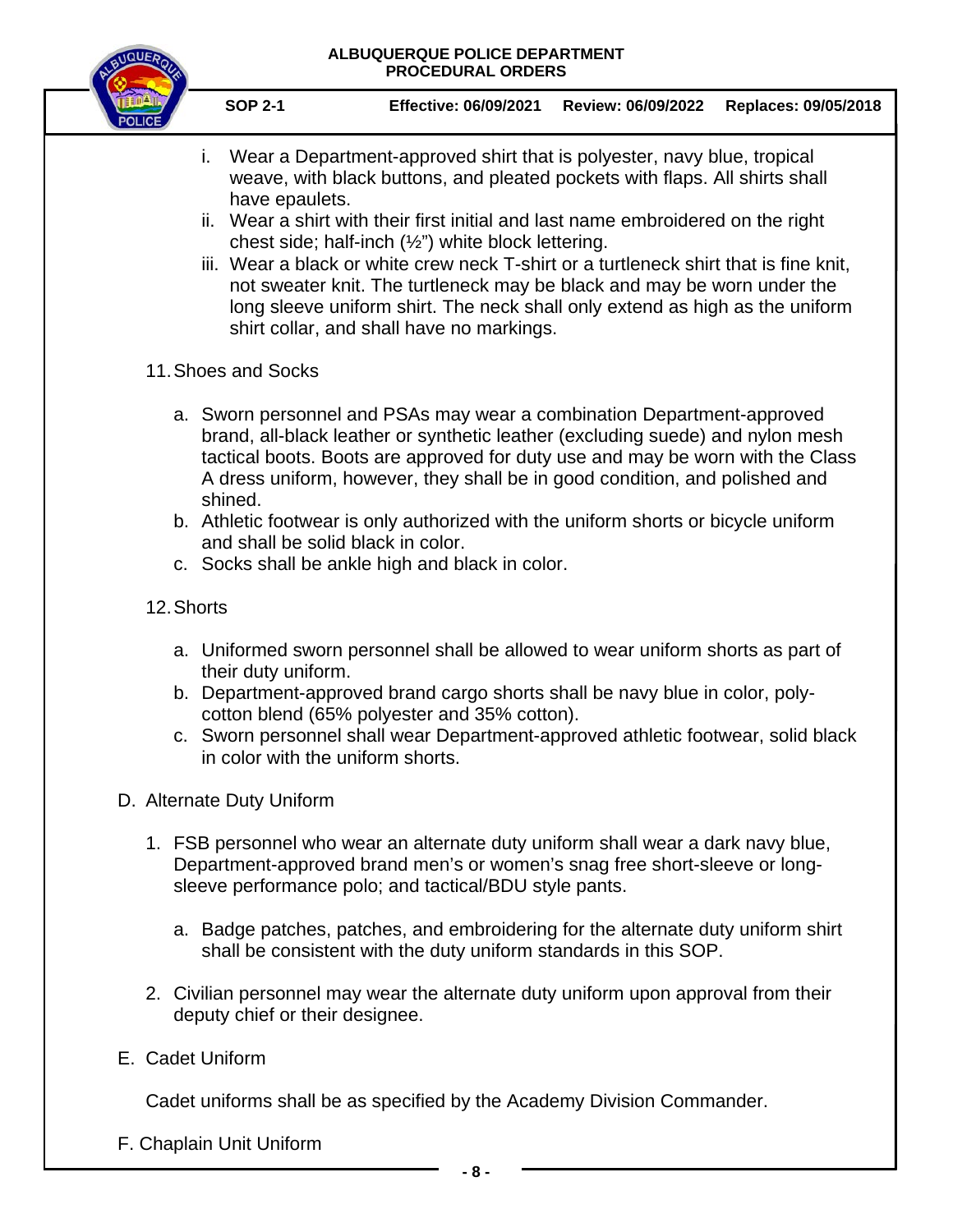

- 1. Hat: Hats shall be consistent with the duty uniform standards in this SOP.
- 2. Jacket: Black jacket, which may be worn in the winter; or a windbreaker, which may be worn in the spring or fall.
- 3. Pants: Khaki tactical/BDU style pants.
- 4. Patch: The Chaplain Unit patch shall be worn on the right shoulder, consistent with the duty uniform standards in this SOP.
- 5. Shirt: Shirts shall be consistent with the duty uniform standards in this SOP.
- 6. Shoes: Black dress shoes; or boots, consistent with the duty uniform standards in this SOP.
- G. Class A Dress Uniform/Command Staff Dress Uniform
	- 1. Sworn personnel shall wear the Class A dress uniform at the direction of the Chief, Chief of Staff, or Deputy Chief of Police.
	- 2. The Class A dress uniform and command staff dress uniform shall consist of:
		- a. Gloves: White, cotton, dress gloves.
		- b. Hat: A Lancaster-style hat, consistent with the duty uniform standards in this SOP.
		- c. Jacket: The jacket is for command staff only.
		- d. Pants: Navy blue, wool, wool blend, or polyester, dress uniform trousers.
		- e. Shirt: Long sleeve uniform shirt.
		- f. Tie: Ties are only worn with Class A dress uniforms and shall be regulation black uniform tie with a long sleeve shirt.
- H. Crime Scene Specialist (CSS) Uniform
	- 1. CSS personnel are prohibited from wearing the duty uniform worn by sworn personnel.
	- 2. Body Armor: Department-issued body armor shall be worn underneath the uniform shirt. A CSS may wear an external body armor carrier. The carrier shall be provided by the Department when the CSS is issued new body armor. A CSS wishing to purchase their own external carrier may purchase the Departmentapproved carrier or a carrier of their choice. Any carrier which is not the same make and model as the Department carrier must seek approval by the Scientific Evidence Division (SED) Commander before deploying with the carrier. The carrier must match the approved uniform shirt it is worn over in appearance.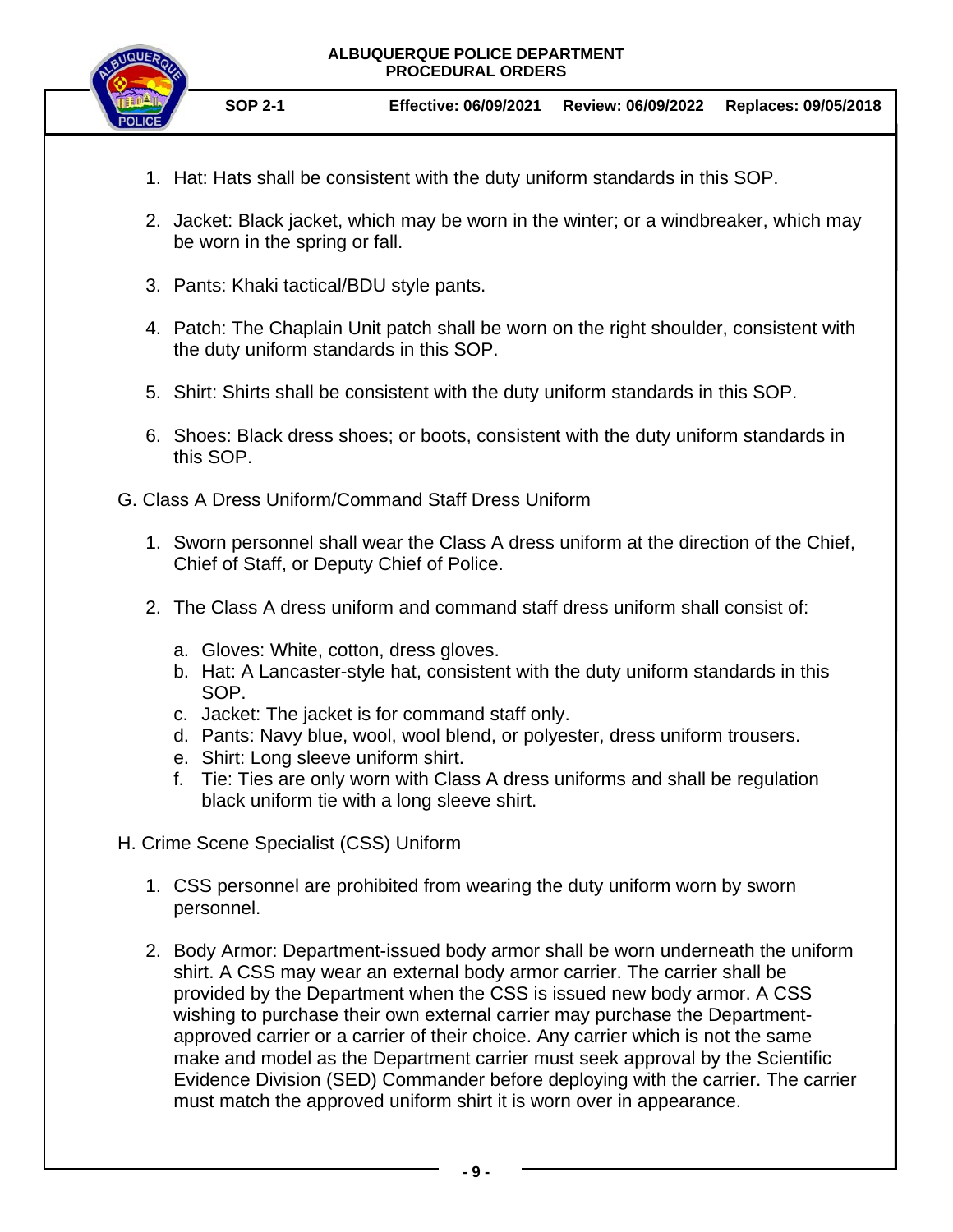

- 3. Gloves: Gloves for CSS personnel shall be consistent with the duty uniform standards in this SOP.
- 4. Hats
	- a. Baseball-Style Hat: Baseball-style caps are optional. They hall be grey, with a cloth front and/or a cloth or mesh style back. Affixed to the front of the cap shall be the small one and seven-eighths inch by two and three-eighths inch (1 7/8" x 2 3/8") CSI patch. They hall be in serviceable condition. Personnel shall remain aware that there are instances, locations, and situations where wearing a baseball-style hat is unprofessional, and shall use appropriate discretion.
	- b. Watch Cap: A grey watch cap, plain, with a CSI patch may be worn with the long sleeve shirt in the winter.
- 5. Jacket: Jackets and coats shall be worn with the Department CSI patch. This patch shall be worn in place of a badge. Jackets shall have "Crime Scene Investigation" screen printed with reflective material on the back. CSS shall not wear leather jackets.
- 6. Pants: Pants shall be black permanent press or tactical/BDU style, Departmentapproved brand pants.
- 7. Patch: The only patch authorized to be worn shall be the Department Crime Scene Investigation (CSI) patch silver in color. This patch shall be worn in the same place as the sworn personnel badge.
- 8. Shirt: Shirts shall be a black, Department-approved performance polo. The polo shirt shall have "Crime Scene Investigator" screen printed on the back. A white or black crew or V-neck t-shirt shall be worn underneath. CSS may wear a black turtleneck, consistent with the duty uniform standards in this SOP.
- 9. Shoes: A CSS may wear a Department approved brand, combination all-black leather or synthetic leather (excluding suede) and nylon mesh tactical boots for duty use. Boots are approved for duty-use only and shall not be worn with the Class A dress uniform.
- 10. Sweater: CSS personnel may wear sweaters consistent with the duty uniform standards in this SOP; however, the sweater must be grey in color to match the CSS uniform shirt.
- I. Police Service Aide (PSA) Uniform
	- 1. Badge: PSAs shall wear the PSA patch in the same place as the sworn personnel badge. No subdued patches are authorized with this uniform.
	- 2. Pants: Department-approved tactical/BDU style pants that are dark navy blue.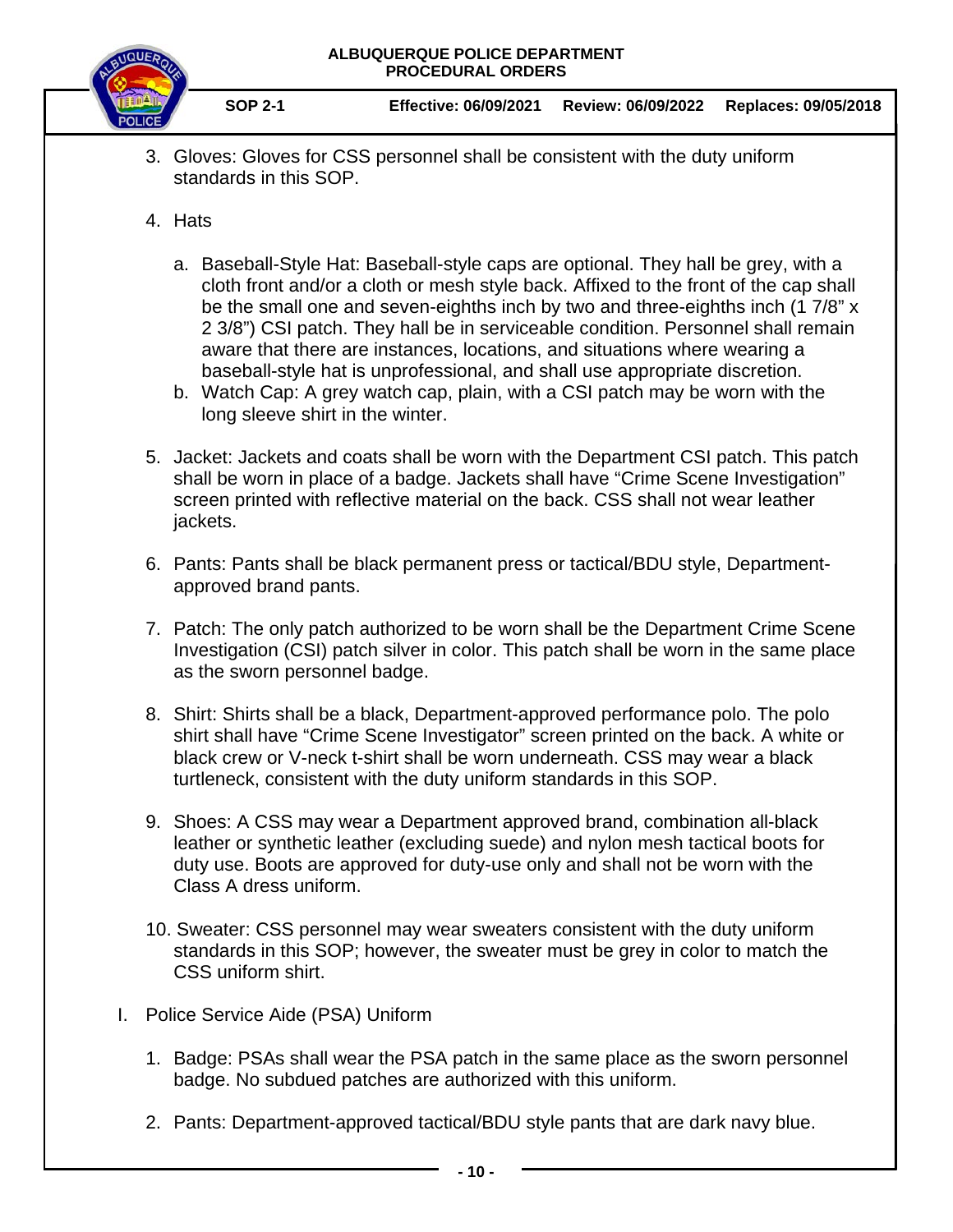

- 3. Shirt: Shirts shall be tropical weave, Bahama blue in color with blue buttons and pleated pockets with flaps. They shall also wear a white crew or V-neck T-shirt. The PSA alternate duty uniform shirt shall be light blue.
- J. Prisoner Transport Unit (PTU) Uniform
	- 1. PTU personnel shall be authorized to wear the duty uniform for all PTU duties, except for Class A events.
	- 2. PTU personnel shall wear:
		- a. Gloves: Gloves will be black leather, or neoprene-lined or unlined;
		- b. Hats:
			- i. Baseball-Style Hat: A baseball-style hat is authorized for PTU Sergeants and sworn personnel and shall be consistent with the duty uniform standards in this SOP. The hat patch for PTU sworn personnel shall have the silver-colored trim, and the PTU supervisor's hat patch shall have the gold-colored trim.
			- ii. Watch Cap: A navy blue knit watch cap may be worn in the winter. When the watch cap is worn, a Department hat patch will be affixed to the front of the cap.
		- c. Headgear: Protective headgear and gas masks shall be issued to PTU Sergeants and sworn personnel for use when they are assisting the ERT with any mass arrest situations;
		- d. Leather Gear: Leather gear for PTU personnel shall be consistent with the equipment standards in this SOP;
		- e. Patches: The patch for PTU supervisors shall have a gold trim, and the patch for PTU sworn personnel shall have a silver-trim, consistent with the duty uniform standards in this SOP. Supervisors shall have gold-colored embroidery, and sworn personnel shall have silver-colored embroidery. Supervisors shall have gold-colored lettering, and sworn personnel shall have silver-colored lettering. The screen-printing identifiers shall be a flat colored and do not have to be reflective;
		- f. Shirt: The polo shirt shall be black, long sleeve or short sleeve shirts are acceptable and shall be made of a poly/cotton material. Preferably the polo shirt shall be styled similar to the polo shirts manufactured for law enforcement service that has a microphone clip under the button area and lapel area. The polo shirt shall have a replica cloth badge patch over the left chest area corresponding to the individuals rank. The polo shirt shall have sworn personnel's first initial and last name embroidered over the right chest area of the shirt, consistent with the duty uniform standards in this SOP. The polo shirt shall have the Department "APD Transport Unit" identifiers on the back of the shirt;
		- g. Rain Gear: Rain gear will be clear vinyl or yellow rubberized material for all personnel. Raincoat will be knee-length. A rain jacket will be hip length. Rain pants will be full length. Cap cover for cloth portion of the hat;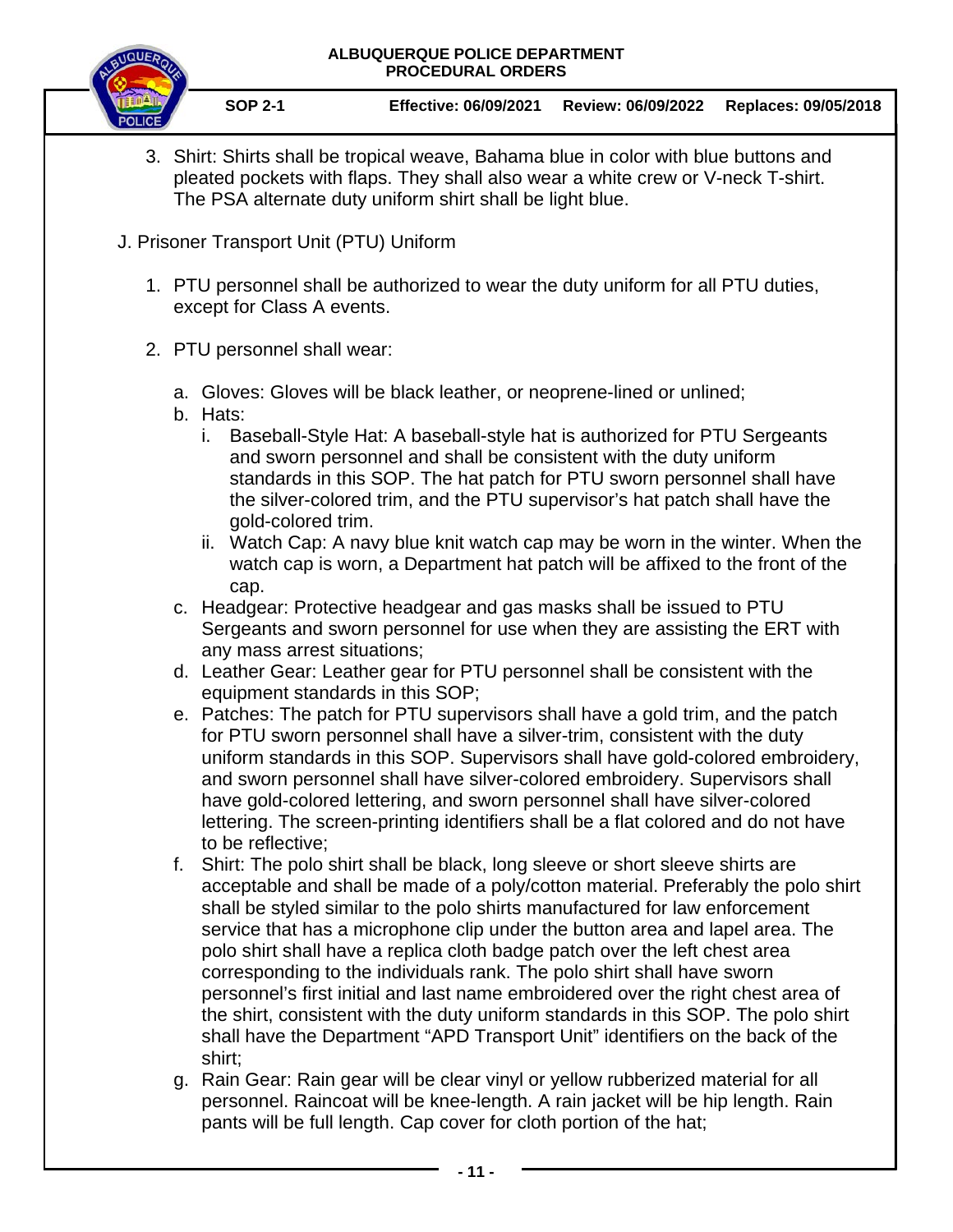

**SOP 2-1 Effective: 06/09/2021 Review: 06/09/2022 Replaces: 09/05/2018**

- h. Shoes: Boots for PTU personnel shall be consistent with the duty uniforms standards in this SOP. PTU personnel may wear a low quarter shoe, round toe. Military-style boots without steel toe or any other ornamentation are authorized; however, sharp or pointed toed, western-styled boots or riding heels are not authorized. Athletic footwear is only authorized with the duty uniform and will not be worn with the Class A dress uniform;
- i. Tie Bar/Tack: A tie bar/tack of conservative taste may be worn with the tie. No name brands or advertisement will be allowed;
- j. Trousers: The trousers authorized for the duty uniform shall be the cotton trousers with cargo pockets. The trousers shall not be the tactical/BDU style pants with blousing cords attached. The slacks shall be tan in color and shall not be bloused. Trouser legs will be worn on the outside of the boot;
- k. Windbreaker Jacket: Jackets will include Department shoulder patch, unit patch, and badge patch. They may also include silver or gold letters on the back identifying the wearer as "APD Transport Unit." The jacket will be worn with body armor, and the Department issued duty belt; and
- l. Camelback-style hydration systems and backpacks that cover-up the Department "APD Transport Unit" identifiers on the rear of the shirts are not authorized.
- K. Property Crimes Reporting Technician (PSA II) Uniform
	- 1. Coats and Jackets: Coats and jackets shall be worn with the Department Property Crimes Reporting Technician patch, which shall be worn in place of a badge.
	- 2. Pants: Pants shall be Department-approved brand, tactical/BDU style pants; or Department-approved brand black, permanent press pants.
	- 3. Patch: The only patch authorized to be worn shall be the Department Property Crimes Reporting Technician patch, which is silver. The patch shall be worn in place of a badge.
	- 4. Shirt: Shirts shall be a bright blue snag free, performance polo. The polo shirt shall have "Property Crimes Tech" screen printed on the back. A white or black crew or V-neck t-shirt shall be worn underneath. PSA II may wear a black mock turtleneck type shirt under the long-sleeve uniform shirt and shall be consistent with the duty uniform standards in this SOP.
	- 5. Shoes: Shoes shall be black, smooth, highly shined leather without ornamentation.

#### **2-1-5 Uniform Requirements for Specialized Personnel**  $7 \mid 2 - 1 - 5$

- A. All sworn personnel shall be required to wear the duty uniform as provided in this Standard Operating Procedure (SOP). Exceptions to the duty uniform requirements for sworn personnel who work in a specialized capacity are outlined in this SOP.
	- 1. Bicycle Uniform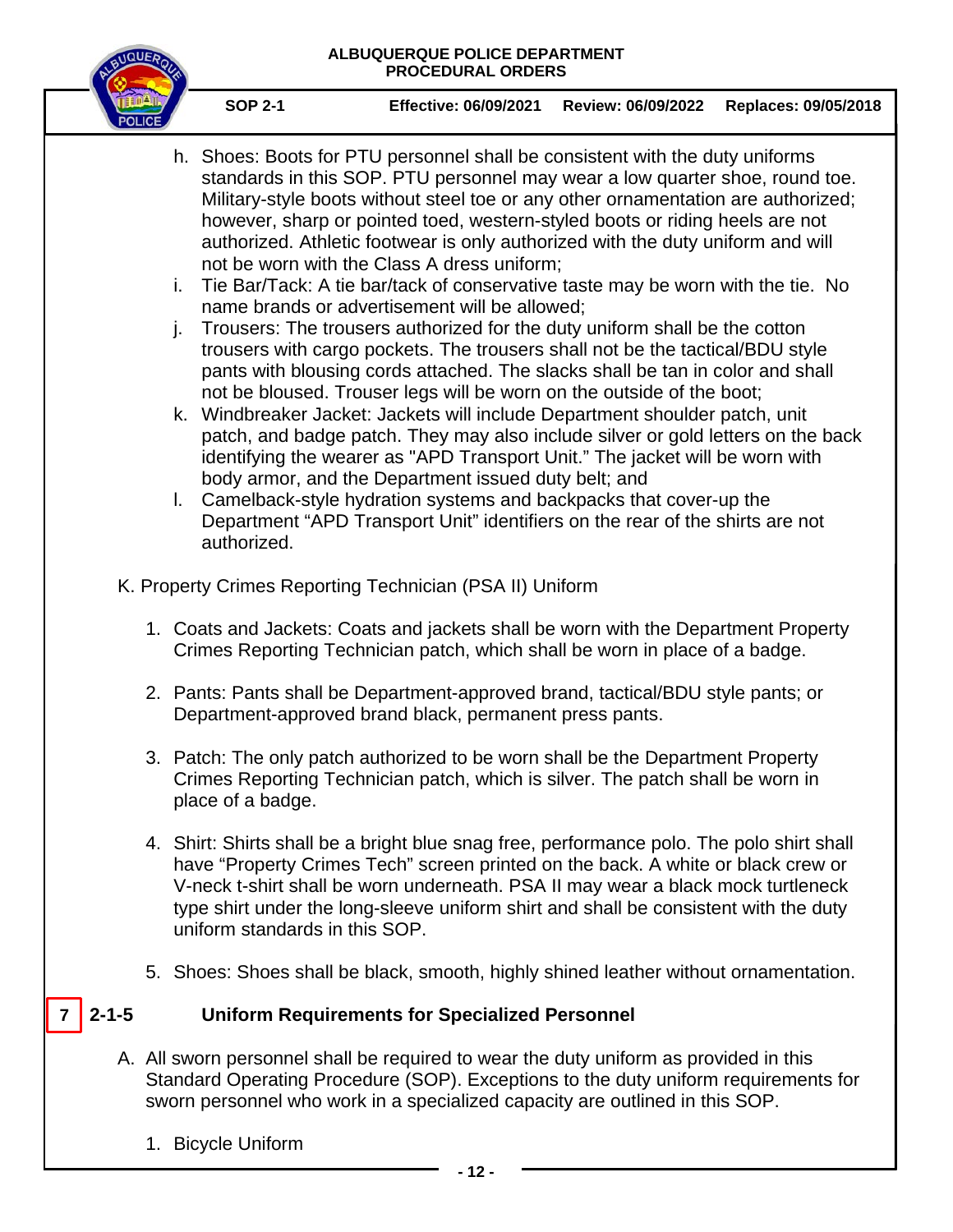

- **SOP 2-1 Effective: 06/09/2021 Review: 06/09/2022 Replaces: 09/05/2018**
- a. Eyewear: Solid black frame, only the manufacturer logo may be a different color. Sunglasses or clear protective lenses may be worn during the day. Clear protective lenses must be worn at night.
- b. Gear: Bicycle sworn personnel may utilize nylon web gear, or the Departmentissued leather gear. The nylon gear shall only be worn with the bicycle uniform.
- c. Gloves: Bicycle patrol specific, full or half finger, primarily black with accent colors.
- d. Helmet: Bicycle patrol approved with strap, solid black. Helmet shall comply with federal safety standards for bicycle helmets.
- e. Jacket: The Department-issued high visibility, reversible jacket with the high visibility side out is recommended. However, any Department-approved jacket is allowed with the exception of the leather jacket.
- f. Pants and Shorts: Plain black nylon or nylon/spandex blend, cargo pockets, bicycle patrol specific. Length must come to at least the top of the knee. No other material or type of pant/short is authorized.
- g. Shirts: Short sleeve or long sleeve, collared Department-approved brand performance polo. Plain black with cloth or embroidered badge and name in standard position. Patches shall be colored and on both shoulders. Subdued gray or subdued black patches are not authorized. No other material or style of shirt is authorized. Reflective sleeve striping is optional.
- h. Shoes: Black athletic shoes. Shoes must be primarily black.
- i. Socks: Socks shall be solid black and athletic.
- 2. Emergency Response Team (ERT) Uniform
	- a. Badge: The standard ERT uniform shall have subdued patches as indicated above plus a subdued American flag patch over the right pocket. A subdued badge shall be sewn on the front of the shirt over the left breast area of the shirt. Supervisors shall have a subdued supervisor badge.
	- b. Gloves: ERT personnel shall wear gloves that are consistent with the duty uniform standards in this SOP. Furthermore, ERT personnel shall be authorized to wear hard-knuckled gloves when authorized by the IC, consistent with SOP Emergency Response Team.
	- c. Pants: Tactical/BDU style pants shall be black.
	- d. Patch: The subdued Department patch and subdued ERT patch shall be sewn on the respective shoulders.
	- e. Personal Protective Equipment (PPE): Additional hard PPE may be worn when there is a danger of violence and the IC has authorized the use of such PPE, consistent with SOP Emergency Response Team.
	- f. Shirt: The shirt shall be a short or long sleeve black shirt; a cool wear, Department-approved brand, collared polo made of polyester; or a BDU-style button- or zip-up.
	- g. The Chief of Police or their designee or ERT Commander/Lieutenant may designate the optional ERT uniform.
- 3. Horse Mounted Unit (HMU) Uniform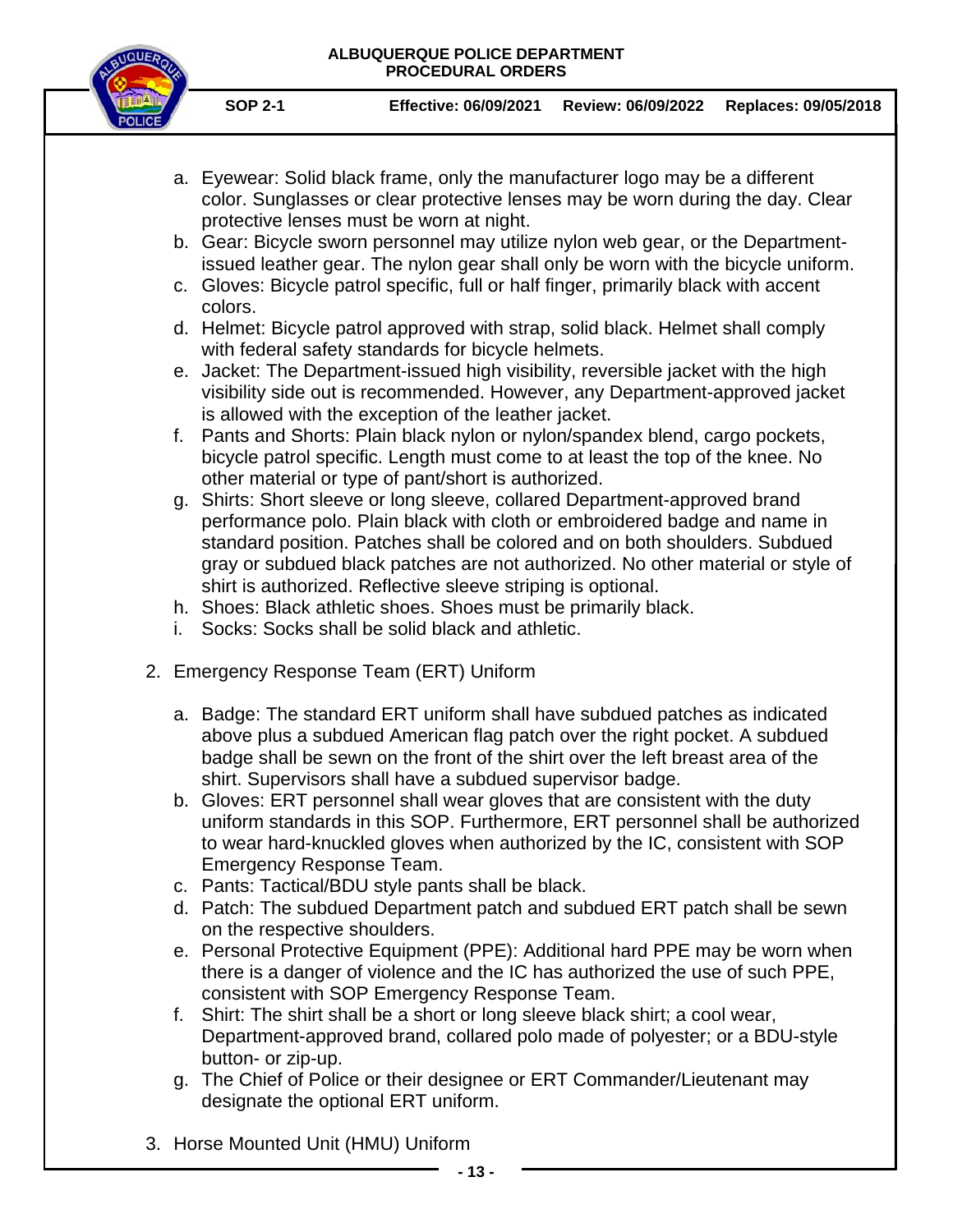

- a. Consistent with SOP Horse Mounted Unit, HMU personnel shall purchase the following as part of their HMU uniform:
	- i. Gloves: Hard-knuckled gloves. The gloves shall be issued and/or approved by the HMU Sergeant. Because hands are essential for control of the horse and for the safety of the rider and civilians during ERT activations, hardknuckled gloves are only to be worn in conjunction with full riot gear.
	- ii. Hat: In the winter, a four-inch (4") brim, black felt cowboy hat with the Department-approved hat badge or HMU hat badge shall be worn; in the summer, a four-inch (4") brim straw hat. A baseball hat may be worn, at the discretion of the HMU Sergeant. The HMU Sergeant must approve all hats prior to going on-duty;
	- iii. Pants: Black Wrangler jeans while on horseback;
	- iv. Shirt: Black long or short sleeve polo-style shirt or duty style shirt with colored patches on both sleeves. Polo shirts shall have a cloth badge and name tag. Duty-style shirts shall have colored patches on the shoulders, an HMU or standard badge, and a name tag; and
	- v. Shoes: Cowboy boots with a heel and spur platform. They must be solid black or the design must be covered by the pant leg. Boots with a smooth sole are preferred; and
	- vi. The Open Space Unit uniform when designated by their lieutenant or their designee.
- 4. Motorcycle Uniform
	- a. Sworn personnel assigned to motorcycle duty shall wear:
		- i. Armored Motorcycle Jacket: Only uniformed Motors Unit sworn personnel may wear the Department-approved brand men's black/pewter jacket. It shall be black with a stripe, reflective piping, and a removable liner;
		- ii. Gloves: Motors Unit sworn personnel may wear hard-knuckled gloves while operating their motorcycle. Motors Unit sworn personnel shall remove their hard-knuckled gloves when interacting with community members when feasible.
		- iii. Helmet: A white and black motorcycle helmet when operating a Department motorcycle;
		- iv. Pants: Navy blue elastic riding breeches with a one-inch (1") white stripe down the sides;
		- v. Shirt: Motors Unit sworn personnel who are assigned to motorcycle duty shall wear the long sleeve or short sleeve uniform shirt. Motors Unit sworn personnel may wear the alternate duty shirt with the motorcycle uniform pants; and
		- vi. Shoes: English field or riding boots with round toe and block heel.
		- vii. Trouser legs shall be worn inside of the boot.
- 5. Open Space Unit Uniform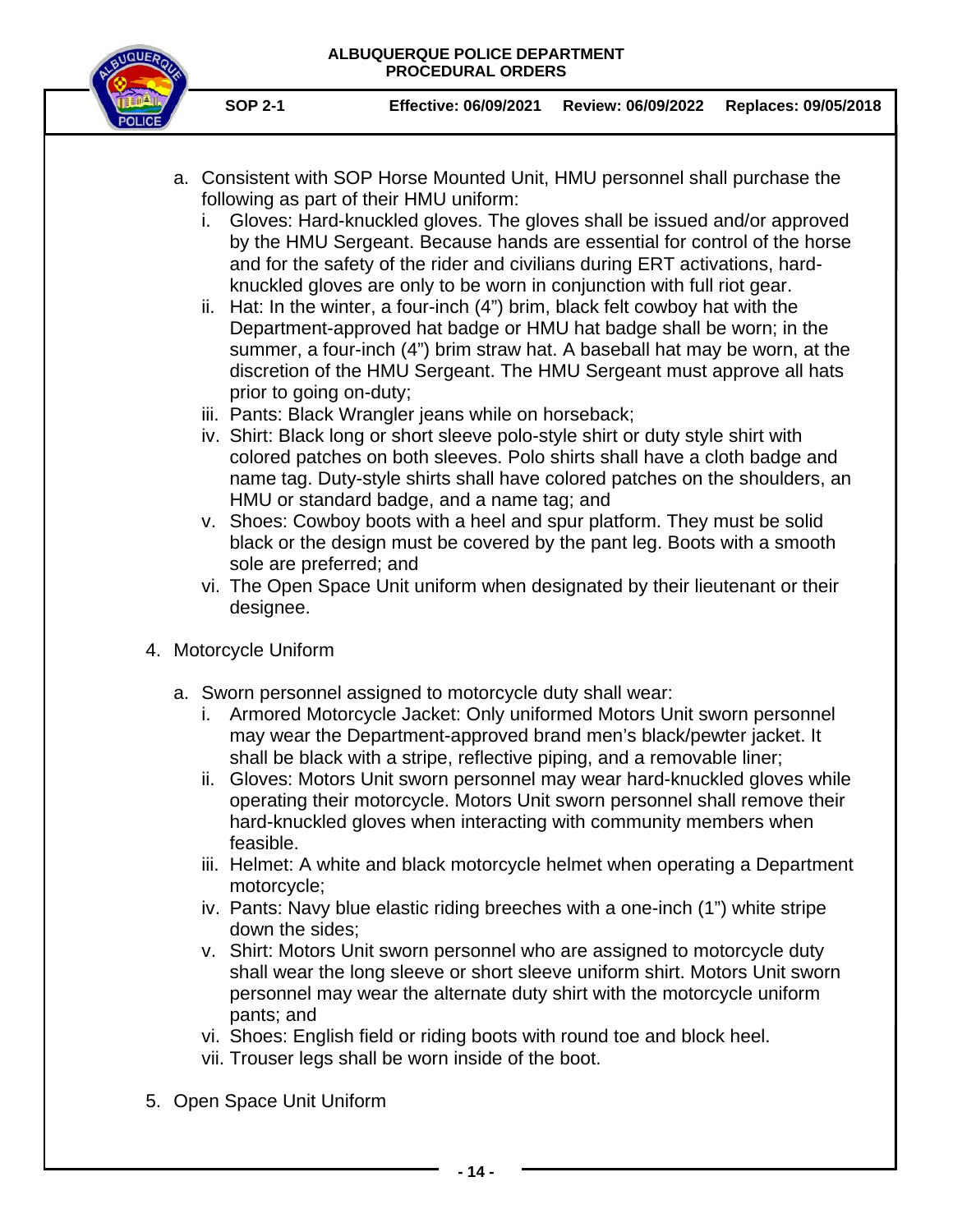

**6**

**SOP 2-1 Effective: 06/09/2021 Review: 06/09/2022 Replaces: 09/05/2018**

- a. Open Space Unit personnel shall wear short or long sleeve black polo shirts with colored patches, cloth badge, and name tag. The Open Space Unit shall wear tan tactical/BDU style pants and brown boots.
- 6. Plainclothes Officer Uniform and Undercover Officer Uniform
	- a. A plainclothes officer or undercover officer shall wear the duty uniform or appropriate civilian attire designated by their chain of command.
		- i. A plainclothes officer or undercover officer may wear an alternate duty uniform, which includes a black, Department-approved short-sleeve or longsleeve performance polo and tactical/BDU style pants.
	- b. A plainclothes officer or undercover officer shall wear a raid jacket/windbreaker or vest when it becomes necessary to be readily identified as sworn personnel. Raid jackets shall consist of a blue or black windbreaker. The vest shall be black in color. Raid jackets/windbreakers and vests shall include Department shoulder patch (gold for Sergeant and above) and badge patch. They shall also include white letters (gold for Sergeant and above) on the back identifying the wearer as "Police," and may also include "Impact Team," "Traffic," "Narcotics," etc.
		- i. Raid jackets/windbreakers, and vests shall not be worn by personnel wearing the duty uniform.
	- c. A plainclothes officer or undercover officer shall use a Department-issued onbody recording device (OBRD) mounting apparatus.
- 7. Police Honor Guard Team Uniform
	- a. The Police Honor Guard Team uniform shall be as specified by the Chief of Police.
- 8. Special Operations Division (SOD) Uniform
	- a. SOD personnel shall wear:
		- i. Green tactical/BDU style pants and matching top with shoulder patches, cloth badges, and cloth name tags; and
		- ii. Green Nomex flight suit and green tactical shirt.
	- b. When working calls for service:
		- i. K-9 sworn personnel shall wear black, long or short sleeve polo shirts with colored patches, and cloth badges and name tags. K-9 sworn personnel shall wear a black tactical/BDU top and tactical/BDU style pants, and black boots;
		- ii. SWAT and Explosive Ordnance Disposal (EOD) Unit (Bomb Squad) sworn personnel may wear blue long or short sleeve polo shirts or tactical shirts with colored patches, cloth badges, and cloth name tags; and
		- iii. Tactical Section sworn personnel may wear the following uniform for training and call-outs.

## **7 2-1-6 Equipment Standards**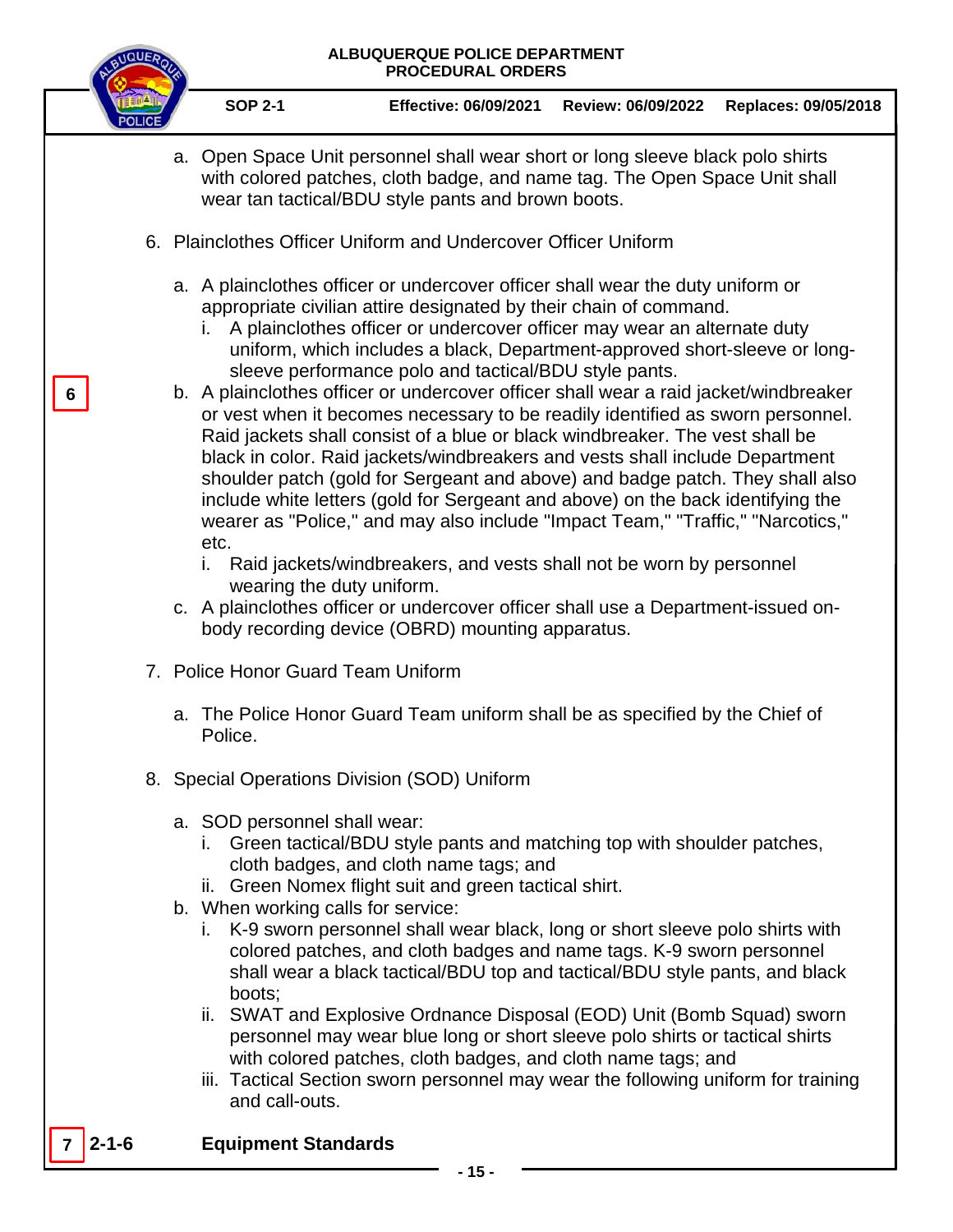

- A. Body Armor
	- 1. Wearing of Body Armor
		- a. Body armor shall be worn by all uniformed, sworn personnel who are exposed to direct public contact.
			- i. Non-uniformed sworn personnel shall wear body armor when serving arrest and search warrants, or any other time as determined by the unit supervisor.
			- ii. A PSA II shall wear Department-issued body armor underneath their shirt.
		- b. If sworn personnel are in civilian clothes or modified uniform and occupying a take-home police vehicle, the personal body armor shall be readily available.
	- 2. External Body Armor Carrier
		- a. Sworn personnel may request an accommodation under the Americans with Disabilities Act, consistent with Section 308 of the City of Albuquerque Personnel Rules and Regulations.
		- b. If it is determined to be a reasonable accommodation for a disability, sworn personnel may purchase and wear a Department-approved external body armor carrier.
		- c. The Operations Review Lieutenant shall have authority to approve all external body armor carriers.
			- i. The Operations Review Lieutenant shall only approve external body armor carrier that match the appearance of approved uniform shirt the carrier is worn over.
		- d. External body armor carriers shall not alter the Department-approved location of a firearm or ECW, consistent with SOP Intermediate Weapon Systems.
		- e. Sworn personnel who may use an external body armor carrier as part of a reasonable accommodation shall attend mandatory training with the equipment at the Firearms Range.
	- 3. Classification and Issuance of Body Armor
		- a. The wraparound body armor of threat level II or III A as classified in National Institute of Justice shall be issued to all sworn personnel.
		- b. Body armor is a mandatory uniform item and shall be worn all year round by sworn personnel and supervisors assigned to uniform duties.
		- c. The following are exemptions and limitations to this mandatory rule:
			- i. Sworn personnel who wish to be exempt shall submit a letter for exemption consideration through the employee's/requester's chain of command. Physician statements and other documentation must accompany the letter of request; and
			- ii. Department personnel who are unable to wear body armor, and would normally do so as a requirement of their duties, shall not serve in a capacity where potentially violent encounters may occur.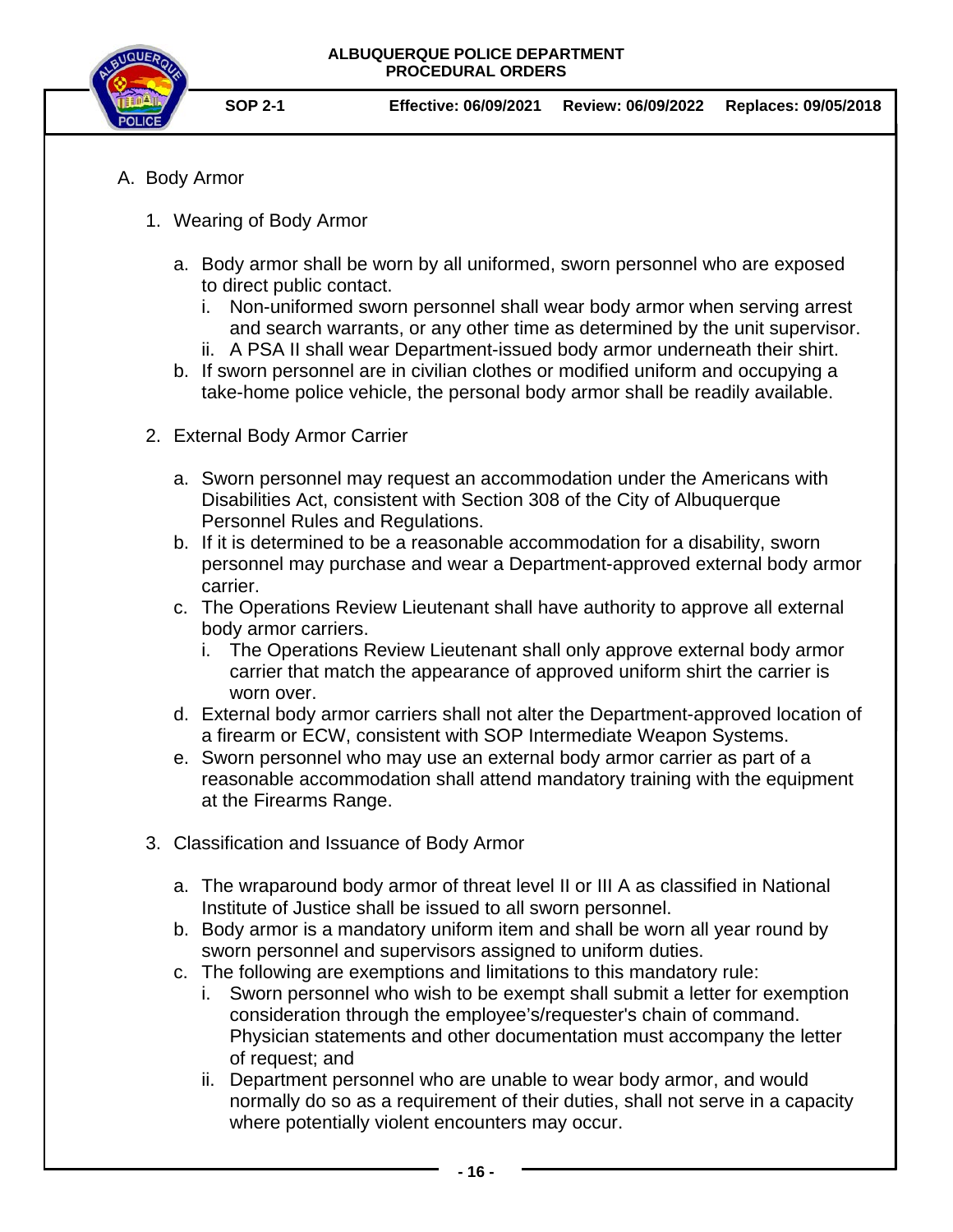

- 4. Care of Body Armor
	- a. Sworn personnel shall be trained in the care and cleaning of their body armor and shall be held responsible for proper maintenance.
	- b. Any damage to the body armor or other unsafe condition shall be reported to the sworn personnel's immediate supervisor for appropriate action.
	- c. Sworn personnel shall report to the Department's Property Unit any condition where the body armor no longer fits properly as the result of a gain or loss of body weight.
- 5. Inspection of Body Armor
	- a. Body armor shall be visually inspected by the sworn personnel's immediate supervisor every month. If sworn personnel are the opposite gender of the supervisor, the supervisor shall designate sworn personnel of the same gender to perform the inspection. FSB inspections shall follow the bid. The inspections shall be documented on the Monthly Line Inspection Form, consistent with SOP Line Inspection Process, which can be found in PeopleSoft.
- 6. Personally-Owned Body Armor
	- a. Upon authorization, sworn personnel may wear an alternative personally-owned body armor. This armor must meet the following specifications:
	- b. It shall be classified as a threat level Type II, consistent with the National Institute of Justice (NIJ) Standard—0101.06.
	- c. It may be any brand but must conform to the manufacturer's specifications for full wraparound coverage.
	- d. The body armor must be capable of preventing penetration of the armor by ammunition carried by sworn personnel, consistent with NIJ Standard— 0101.06.
- 7. Authorization for Personally-Owned Body Armor
	- a. Sworn personnel who request to use personally-owned armor shall meet the following standards and be approved by the Chief of Police or their designee and tracked by the chain of command.
		- i. The body armor shall be a threat level Type II or Type IIIA, consistent with NIJ Standard—0101.06.
		- ii. The body armor shall be available for inspection and shall not be authorized if it shows signs of extreme wear, is cut or torn, or shows any other obvious sign of deterioration.
		- iii. The body armor must properly fit sworn personnel, in accordance with factory specifications.
		- iv. The body armor must be capable of preventing penetration of the armor by ammunition carried by sworn personnel, consistent with the NIJ Standard— 0101.06.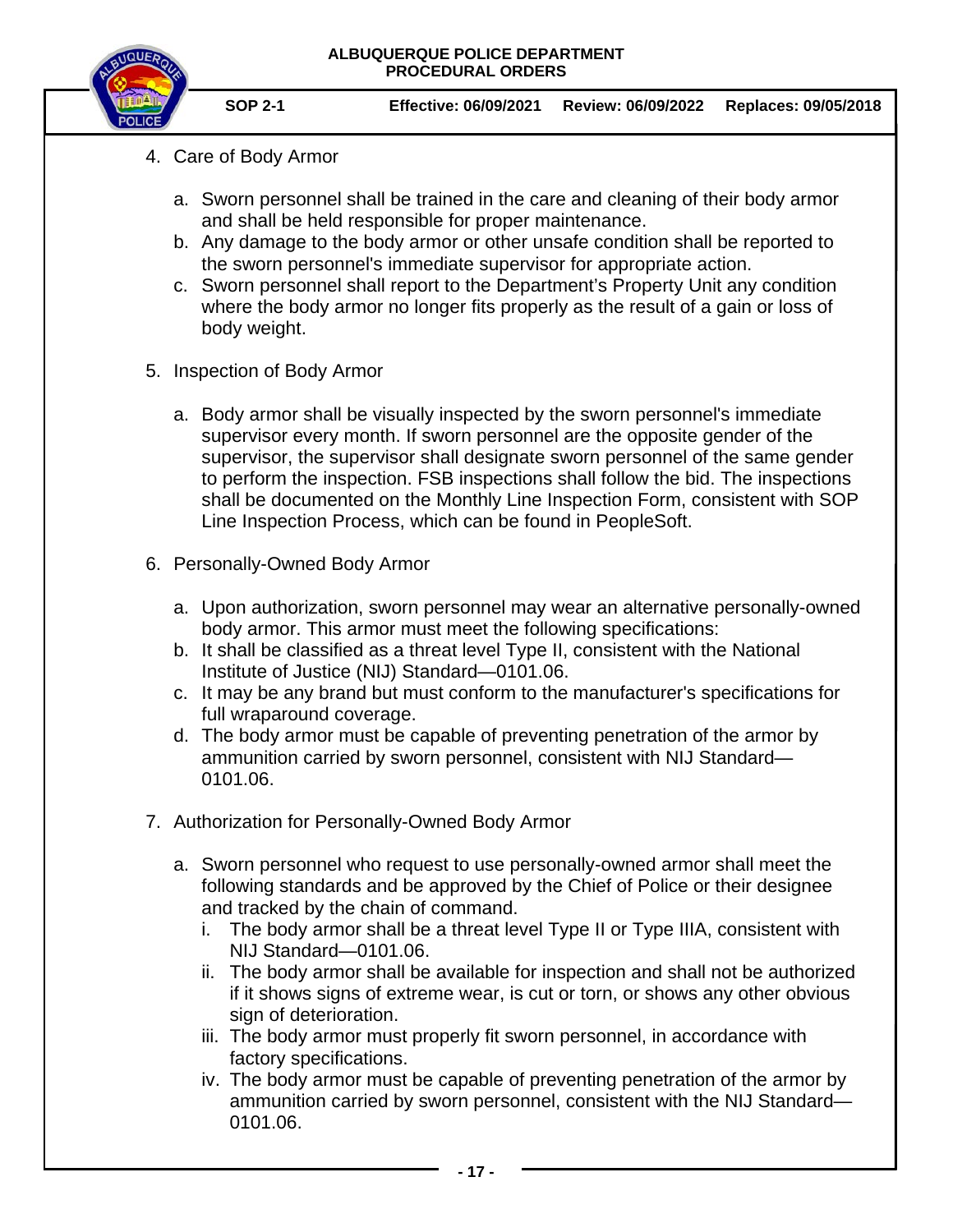

**N/A**

- B. Leather Gear
	- 1. Leather gear for sworn personnel shall be black basket weave design and shall consist of the following:
		- a. Ammunition Carriers: Carriers for semi-automatic pistol magazines shall be capable of holding two magazines.
			- i. Detectives may have an ammunition carrier that holds one magazine.
		- b. Belt Keepers: Belt keepers shall be one-inch (1") wide with concealed snaps or Velcro fasteners. A single, four-inch (4") wide keeper may be worn at the back of the belt.
		- c. Buckle (optional): The buckle shall be shined chrome or nickel-plated for sworn personnel and shined brass or gold-plated for Sergeants and above.
		- d. Chemical Agent Holder: As appropriate for issued chemical agent container.
		- e. Collapsible Baton Holder (optional): May be basket weave, leather, or plastic.
		- f. Equipment Belt: Two inches (2") wide, basket weave leather, or synthetic.
		- g. Flashlight Holder: Required for uniform wear.
		- h. Handcuff Case: The case may be an open or closed (cover) type. The cover of the case may be secured with either a concealed snap or Velcro fastener. Extra handcuffs may be worn on the belt, or held with a belt keeper.
			- i. Detectives shall wear a handcuff case that holds at least one (1) pair of handcuffs.
		- i. Holster: All sworn personnel, while in any on-duty status, shall carry their qualified duty weapon in a holster with a manual retention device.
			- i. Personnel working in an operational undercover capacity may be exempted by their Commander if sworn personnel safety is in question.
		- j. Key Holder: A key holder is optional. It shall be a pear-shaped piece of leather, five inches long and three inches (5" x 3") wide at the widest point, tapering to one-inch (1") wide at the top. A three-quarter inch (3/4") wide strap shall be used for attachment to the belt.
	- 2. Nylon gear shall not be worn by personnel wearing duty uniforms. Nylon gear is only authorized for use while wearing tactical/BDU style pants or the bicycle uniform.
- C. Leather Gear for Administrative Assignments
	- 1. Uniformed personnel who are normally assigned to administrative duties may make the following modifications for the wearing of leather gear by:
		- a. Eliminating the equipment belt, and substituting a black belt with brass snaps or Velcro closure; and
		- b. Wearing a high-ride or off-duty type holster and ammunition carriers. Basket weave and plain leather may not be mixed.
- D. Wearing of Safety Equipment While Directing Traffic